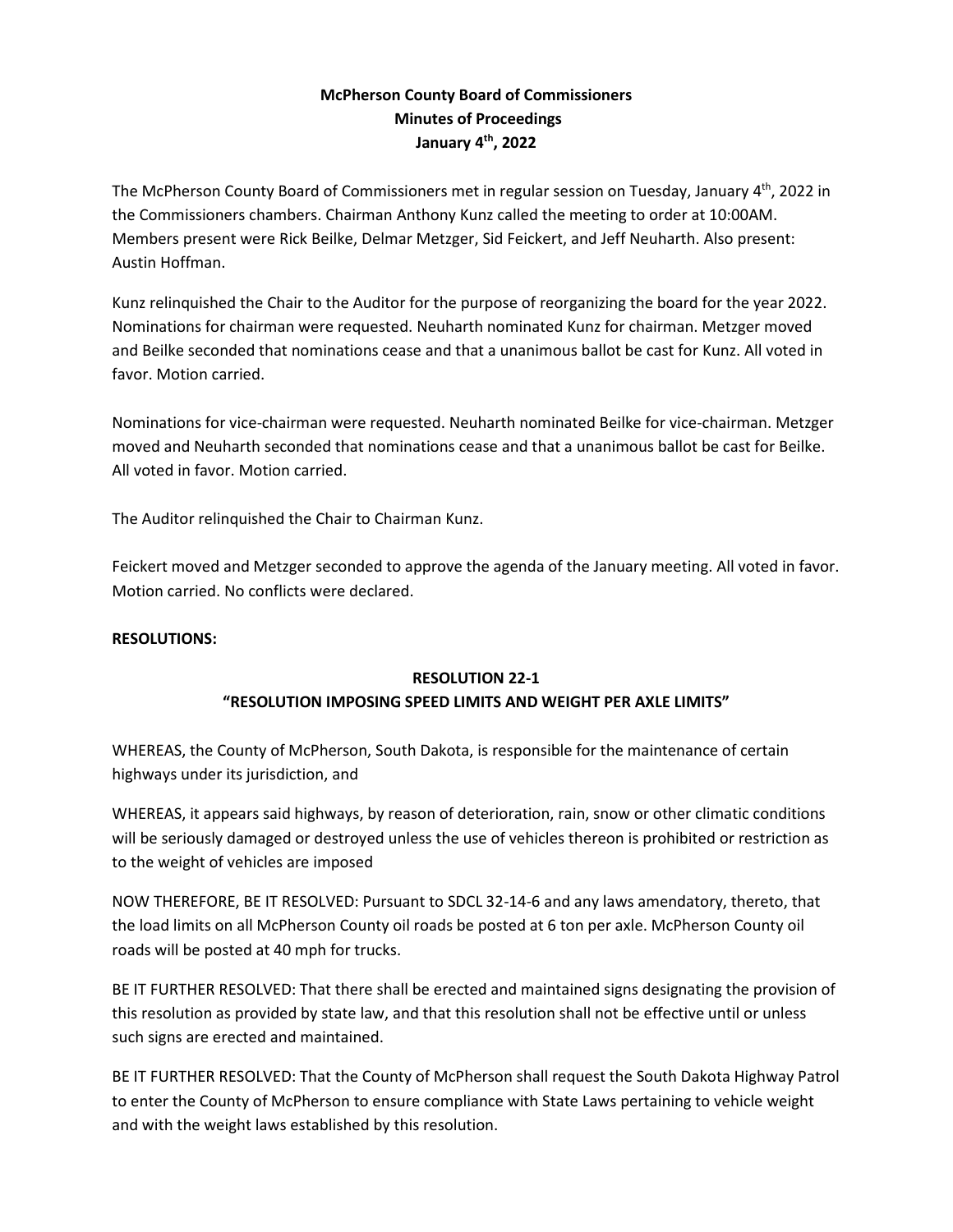BE IT FURTHER RESOLVED: That the speed limit for trucks on all county oil roads within McPherson County, South Dakota, shall be 40 MPH. McPherson County requests South Dakota Highway Patrol to enter the County of McPherson to enforce the speed limit of 40 MPH for trucks on all McPherson County oil roads.

BE IT FURTHER RESOLVED: That the effective dates of the provisions of this resolution shall start the same time that the State of South Dakota starts their restrictions or when county conditions warrant and shall end 1 week after the State lifts their limits or when county conditions warrant.

Dated this 4<sup>th</sup> day of January, 2022 at Leola, SD

ATTEST:

Lindley Howard **Anthony Kunz** McPherson County Auditor **Chairman of the Board of Commissioners** 

Neuharth moved for the adoption of Resolution Number 22-1, Beilke seconded the foregoing motion. Upon roll call vote, thereon all voted in favor. Motion carried, and resolution number 22-1 was declared duly adopted.

# **RESOLUTION NUMBER 22-2 "ESTABLISHING PLANNING AND ZONING PERMIT APPLICATION FEES"**

WHEREAS, the Zoning Ordinance for McPherson County requires that McPherson County shall establish the fees for each of the planning and zoning permits provided for within said Ordinance; and

WHEREAS, there is an inherent cost for the publication of said notice(s) for each permit application that is correlated directly related to each respective application; and

WHEREAS, there is an inherent cost of notification by certified letter to all adjacent or affected neighboring landowners; and

WHEREAS, the Board of County Commissioners have hereby elected to establish said fees for all planning and zoning permits by resolution to be reviewed annually in January of each calendar year;

NOW THEREFORE BE IT BE RESOLVED that the following fee schedule be established:

Building Permit - \$25 Variance Permit - \$100 Special Exemption - \$100 Conditional Use - \$100 Drainage Permit - \$100 5-Mile Manure (from within county) - \$250/day plus a \$1000 bond 5-mile Manure (from out of county) - \$200/load

BE IT FURTHER RESOLVED THAT the permit applicant must pay the permit fee prior to the application being reviewed by the Zoning Board and/or Drainage Commission. In the event than an applicant initiates a project prior to obtaining necessary permits the cost of the permit fee will increase to an amount equal to the original permit fee plus 10-fold the original permit fee. In addition to the permit fee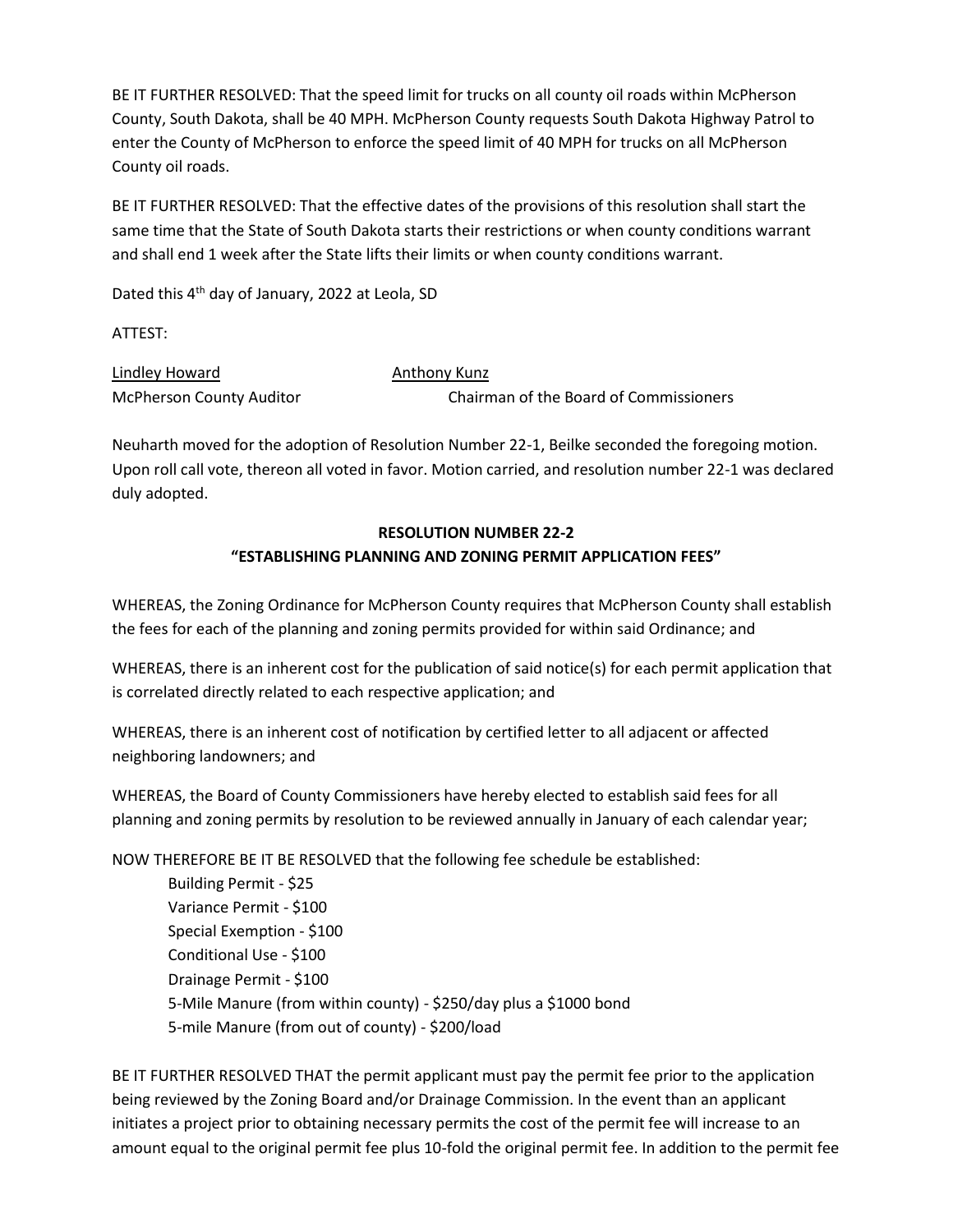the applicant will be billed for all publication and certified mailing costs that are directly associated with the permit and no permit shall be issued until such costs are reimbursed to McPherson County.

Dated this 4<sup>th</sup> day of January 2022 at Leola, South Dakota.

ATTEST:

Lindley Howard **Anthony Kunz** McPherson County Auditor **Chairman of the Board of Commissioners** 

Beilke moved for the adoption of Resolution Number 22-2, Feickert seconded the foregoing motion. Upon roll call vote, thereon all voted in favor. Motion carried, and resolution number 22-2 was declared duly adopted.

# **2022 APPOINTMENT AND DESIGNATIONS**

Beilke moved and Metzger seconded to make the following appointments and designations. **Weed Board**- Sid Feickert, 1 year remaining; Trevor Zantow and Ron Ehresman, 3 years remaining; Galen Hauck and Curtis Hoff, 4 years remaining

**Northeast Council of Governments**- Sid Feickert, Anthony Kunz, Lloyd Miller, and Glenn Spitzer **Zoning Board-** Jeff Neuharth, 2 years remaining; Alvin Kallas and George Hulscher, 3 years remaining; Dan Mettler, 1 year remaining; Richard Kolb, 2 years remaining.

**Housing and Redevelopment Committee**- Jeff Neuharth, 2 years remaining; Alvin Kallas and George Hulscher, 3 years remaining; Dan Mettler, 1 year remaining; Richard Kolb, 2 years remaining. **North Central E-911 Board**: Anthony Kunz and Sharon Guthmiller

**Community Health Board-** Rick Beilke

**Northeast South Dakota Community Action Program Board-** Rick Beilke

**Regional Jail Advisory Board** – Dave Ackerman

**Local Emergency Planning Committee**: Delmar Metzger, Travis Mehlhaff, Jackie Rau, Michael Schwingler, Casey Jundt, Karl Moser, Wes Hilgemann, Doug Hatlewick, Tim Serr, Dave Ackerman. **4-H Promotion and Expansion Committee Roster:** The roster presented by Jackie Rau and on file in the

Auditor's or Extension office was reviewed by the board.

**Official Depositories:** Great Plains Bank, CorTrust Bank and First State Bank of Roscoe.

**Official Newspapers:** Northwest Blade, Inc. and McPherson County Herald

**Foreclose Sale Sites**: Leola County Highway Shed, Eureka County Highway Shed, and the first- floor lobby of the Courthouse.

# **2022 SALARIES OF OFFICERS AND EMPLOYEES:**

The following annual salaries are in effect for McPherson County elected officials and employees for the year 2022:

Elected Officials Annual Salary: David Ackerman, Sheriff/Emergency Manager, \$59,688.72; Austin Hoffman, State's Attorney, \$54,751.32; Tiffany Weiszhaar, Treasurer, \$52,048.20; Vicki Geffre, Register of Deeds, \$52,048.20; Lindley Howard, Auditor, \$52,048.20; Commissioners - Rick Beilke, \$8,084.76; Sid Feickert, \$8,084.76; Delmar Metzger, \$8,084.76; Jeff Neuharth, \$8,084.76; Anthony Kunz, \$8,084.76.

The following annual salaries are for 40hrs/week (2,080 hrs/year): Glenn Spitzer, Hwy Superintendent, \$59,346.12; Lanette Butler, Director of Equalization, \$52,048.20; Allie Hilgemann, Sheriff/Emergency Management Deputy, \$48,277.44; Austin Roknian, Sheriff/Emergency Management Deputy, \$47,757.48;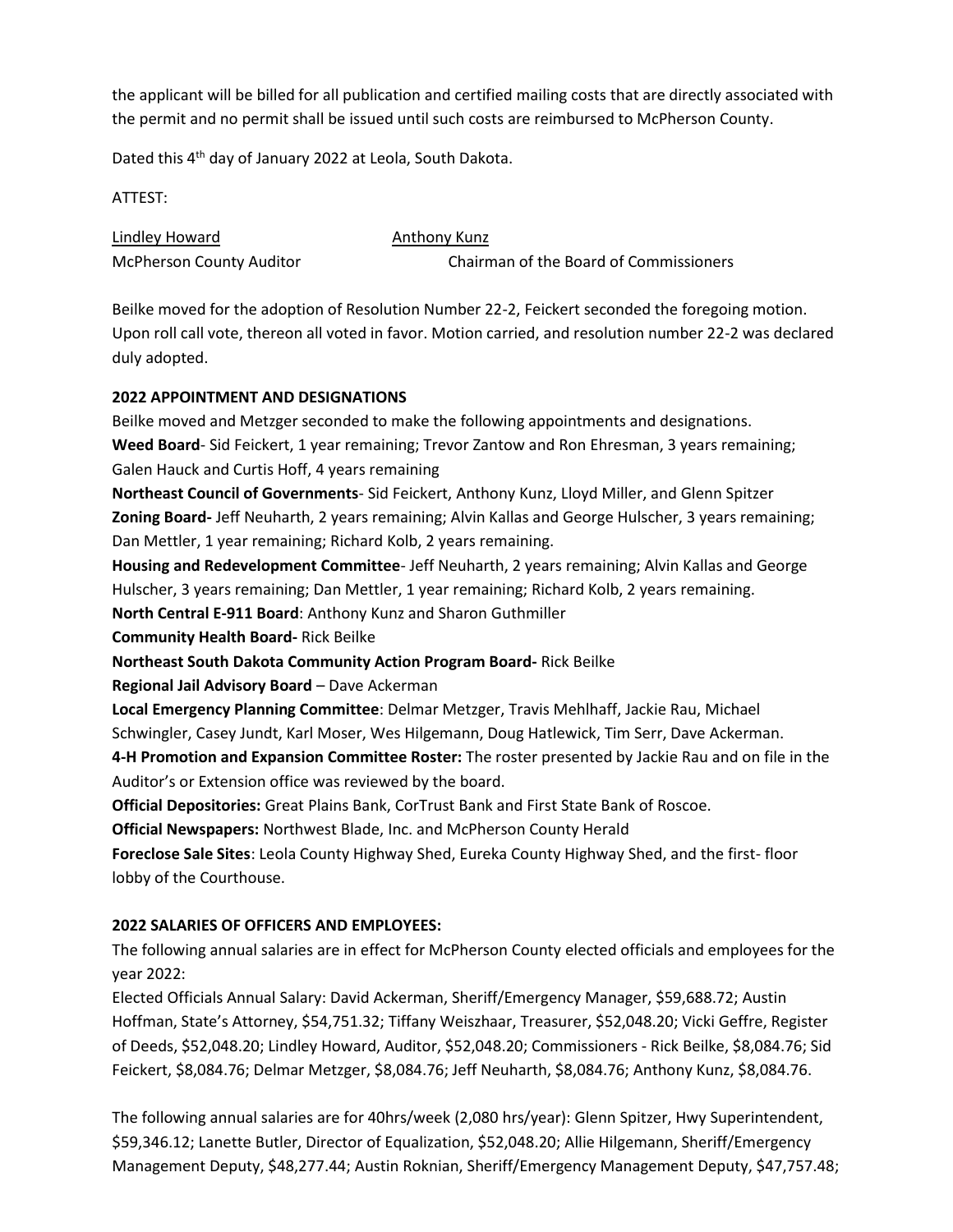John Abshire, Sheriff/Emergency Management Deputy, \$42,400.08; Sharon Guthmiller, Director of Equalization/Sheriff/Emergency Management Secretary, \$40,506.12; Brooke Graves, Certified Assessor, \$40,743.96; Kalen Thomas, Courthouse Maintenance, \$41,042.04.

The following annual salaries are for 35hrs/week (1,820 hrs/year): Jackie Rau, 4-H/Extension Administrator, \$39,492.12, April Schaar Mehlhoff, Deputy Treasurer, \$34,246.56; Dawn Jenner, Hwy Secretary, \$34,246.56; Trisha Erdmann, Deputy Auditor, \$34,246.56; Kyra Moser, Deputy Register of Deeds, \$33,046.56.

The following annual salaries are for 20hrs/week (1,040hrs/year) Samantha Boshard, Veterans Service Officer, \$21,229.68; Heather Mehlhaff, State's Attorney Secretary, \$18,886.44.

The following hourly rates are in effect for 2022: Highway Department - Rick Rau, \$22.48; Josh Flemmer, \$22.30; Michael Schwingler, \$22.11; Greg McCulloch, \$22.00; Brandon Leeper-Duquette, \$22.00; Rodney Malsam, \$22.00; Andrew Goldade, \$21.98; Dean Geffre, \$21.96; Jerry Bossert, \$21.16; Cletus Imberi, \$21.06; Part-Time Hwy, \$21.08; Dawn Jenner when working as an equipment operator – receives her normal salary plus \$3 per hour (\$21.82/hour).

Highway Department employees are paid time-and-half for overtime hours.

Neuharth moved and Feickert seconded to pay full time employees who have worked for the county for 5 years or more a longevity pay at the end of the year, payment amount varies according to number of years worked, should the employee retire prior to the end of the year the following longevity pay will be prorated: 5-10yrs: \$200, 11-15yrs: \$400, 16-20yrs: \$600, 21-25yrs: \$800, 26-30yrs: \$1,000, 31-35yrs: \$1,200, 36-40yrs: \$1,400, 41-45yrs: \$1,600. All voted in favor. Motion carried.

Members of the Weed Board and Local Emergency Planning Committee are paid \$30.00 per meeting. Members of the Zoning board are paid \$60.00 per meeting.

Election officials - \$15.00/hour

#### **CLAIMS APPROVED:**

Aberdeen Chrysler Center, Repair, \$130.00; Agtegra-Leola Shop, Fuel, \$269.96; Amazon, VSO Supplies, \$15.90; Samantha Boshard, VSO Mileage, \$117.60; CHS, Propane, \$4,548.98; Eureka City, Utilities, \$63.30; Eureka MFG, Hwy Supplies, \$5.90; FEM, Utilities, \$440.27; Gene's Oil, Fuel, \$2,927.67; Austin Hoffman, Yearly Rent & Reimbursements, \$4,900.00; Horn Law Office, Mental Health Hearing, \$227.70; Anthony Kunz, VSO Office Rent 2022, \$2,820.00; Lakeside Lumber, Hwy Supplies, \$239.32; Leola City, Utilities, \$179.00; Linde Gas & Equipment, Hwy Supplies, \$109.34; Long Lake Town, Hwy Utilities, \$240.00; McLeods Printing & Office, Paper, \$98.30; McPherson County Herald, Publishing, \$496.49; MDU, Utilities, \$234.06; NECOG, 2022 Allocation, \$7,742.94; Northwest Blade, Publishing, \$691.89; CRS, Inmate Insurance, \$33.17; Pomps Tire, Hwy Supplies, \$162.00; Premier Equipment, Hwy Supplies, \$123.26; DRN Readitech, Server Maint/Backup, \$145.89; Ron's Service Center, Sheriff Oil Change, \$59.25; Michael Schwingler, 2022 Cellphone Reimbursement, \$240.00; SD Association of Weed & Pest, 2022 Dues, \$50.00; Share, Hwy Supplies, \$106.86; Web Water Bottling, Courthouse Water, \$105.00; CorTrust, Delinquent Tax, \$814.49.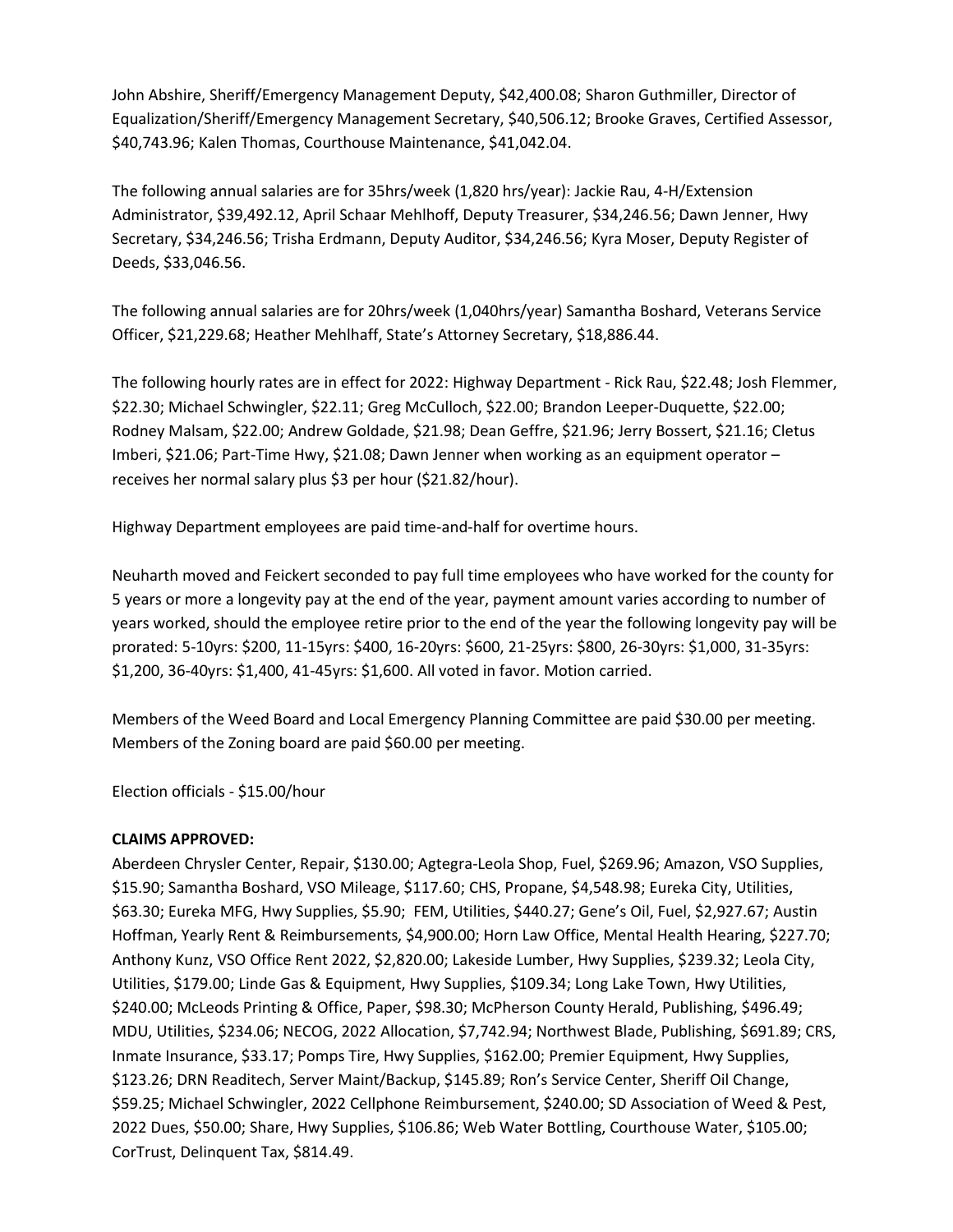Metzger moved and Neuharth seconded to approve the forgoing claims. All voted in favor. Motion carried.

#### **OTHER MATTERS DISCUSSED AND ACTION TAKEN:**

## 2022 Reimbursements

Metzger moved and Beilke seconded to pay the following reimbursements for 2022: Austin Hoffman, State's Attorney Reimbursements, 2022 Rent \$3,700 for the year, 2022 West Law Subscription \$600 for the year (\$50/month), cellphone reimbursement \$600 for the year (\$50/month); Micheal Schwingler cellphone reimbursement \$240 for the year (\$20/month). All voted in favor. Motion carried.

## 2022 Employee Benefits

Beilke moved and Neuharth seconded to approve the presented 2022 McPherson County Employee Benefits sheet. All voted in favor. Motion carried.

## Executive Session

Beilke moved and Feickert seconded to go into executive session at 10:25AM to discuss personnel matters. All voted in favor. Motion carried. Neuharth moved and Beilke seconded to exit executive session at 10:40AM. All voted in favor. Motion carried. No action taken.

## Drainage Board

At 10:40AM Neuharth moved and Beilke seconded to forgo a McPherson County Drainage Commission meeting for the month of January due to no new permits. All voted in favor. Motion carried.

## Highway Department

Beilke moved and Metzger seconded to advertise for the open highway position in Leola. All voted in favor. Motion carried.

Discussion was held on the new CDL requirements set to go into effect. The SDACHS will be asking for a delay. Estimates will be obtained for permanent 200-amp electricity into the Leola Shop. Discussion was held on Wachter Township. If the township would choose to disband the township roads would be added to the secondary road system.

## Executive Session

Feickert moved and Beilke seconded to go into executive session at 11:05AM to discuss personnel matters. All voted in favor. Motion carried. Neuharth moved and Feickert seconded to exit executive session at 12PM. All voted in favor. Motion carried. As a result of executive session Neuharth moved and Feickert seconded the following employee raises: courthouse employees working 40-35 hours a week and hourly highway personnel a 3.5% raise + \$1,000/year, the Veterans Service Officer working 20 hours per week a 3.5% raise + \$500, the commissioners a 3.5% raise forgoing any additional money. All voted in favor. Motion carried.

Neuharth moved and Feickert seconded the following Sheriff Deputy Step Pay Scale for 2022: Noncertified New Hire – 20.38/hour, 42,400.08/year; Certified New Hire – 22.18/hour, 46,126/year; Certified New Hire after 6 months' probation – 22.96/hour, \$47,757.48/year After certification at LET – 22.96/hour, \$47,757.48/year; Years 2-3 – 23.21/hour, \$48,277.44/year; Year 4 – 23.46/hour, \$48,797.48/year; Year 5 - \$23.96/hour, \$49,837.48/year; Year 6-8 – 24.21/hour,